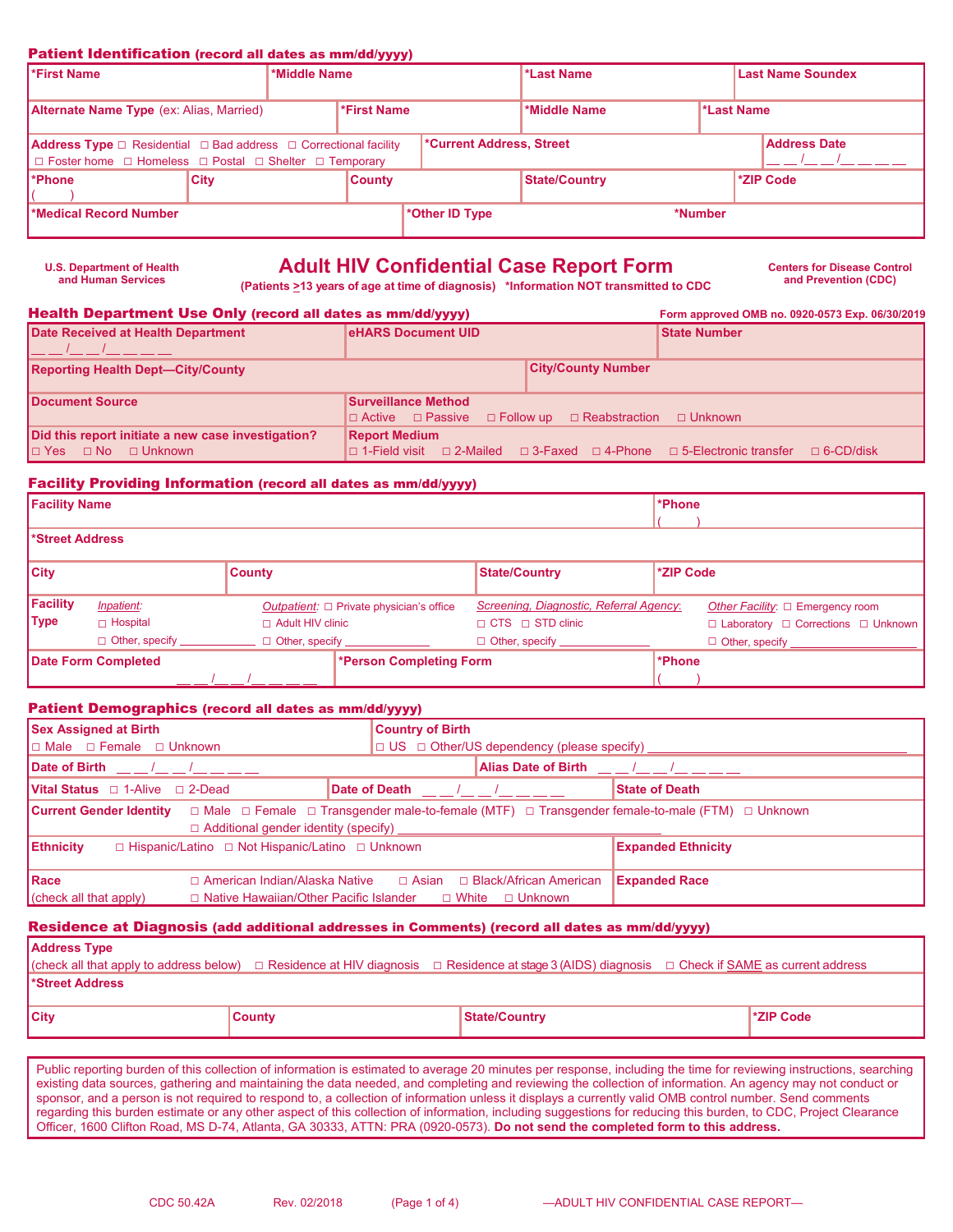# **STATE/LOCAL USE ONLY**

\*Provider Name (Last, First, M.I.) \*Phone ( )

Hospital/Facility

# Facility of Diagnosis (add additional facilities in Comments)

|                             | <b>Diagnosis Type</b> (check all that apply to facility below) $\Box$ HIV |                         |                                                                   | $\Box$ Stage 3 (AIDS) |  | $\Box$ Check if SAME as facility providing information                                               |                  |                                                                                                                      |
|-----------------------------|---------------------------------------------------------------------------|-------------------------|-------------------------------------------------------------------|-----------------------|--|------------------------------------------------------------------------------------------------------|------------------|----------------------------------------------------------------------------------------------------------------------|
| <b>Facility Name</b>        |                                                                           |                         |                                                                   |                       |  |                                                                                                      | *Phone (         |                                                                                                                      |
| Street Address <sup>*</sup> |                                                                           |                         |                                                                   |                       |  |                                                                                                      |                  |                                                                                                                      |
| <b>City</b>                 |                                                                           | <b>County</b>           |                                                                   |                       |  | State/Country                                                                                        |                  | *ZIP Code                                                                                                            |
| <b>Facility Type</b>        | <i>Inpatient:</i> $\Box$ Hospital<br>$\Box$ Other, specify                | $\Box$ Adult HIV clinic | Outpatient: □ Private physician's office<br>$\Box$ Other, specify |                       |  | Screening, Diagnostic, Referral Agency:<br>$\sqcap$ CTS $\sqcap$ STD clinic<br>$\Box$ Other, specify |                  | Other Facility: $\square$ Emergency room<br>□ Laboratory □ Corrections □ Unknown<br>Other, specify _________________ |
| l*Provider Name             |                                                                           |                         | *Provider Phone (                                                 |                       |  |                                                                                                      | <b>Specialty</b> |                                                                                                                      |

# 。<br>Patient History (respond to all questions) (record all dates as mm/dd/yyyy) □ Pediatric Risk (please enter in Comments)

| After 1977 and before the earliest known diagnosis of HIV infection, this patient had:                                                                                                                                 |            |           |                |
|------------------------------------------------------------------------------------------------------------------------------------------------------------------------------------------------------------------------|------------|-----------|----------------|
| <b>Sex with male</b>                                                                                                                                                                                                   | $\Box$ Yes | $\Box$ No | □ Unknown      |
| <b>Sex with female</b>                                                                                                                                                                                                 | $\Box$ Yes | $\Box$ No | $\Box$ Unknown |
| Injected nonprescription drugs                                                                                                                                                                                         | $\Box$ Yes | $\Box$ No | □ Unknown      |
| Received clotting factor for hemophilia/coagulation disorder<br>Date received $\underline{\qquad}$ $\underline{\qquad}$ / $\underline{\qquad}$ / $\underline{\qquad}$ $\underline{\qquad}$<br>Specify clotting factor: | $\Box$ Yes | $\Box$ No | $\Box$ Unknown |
| HETEROSEXUAL relations with any of the following:                                                                                                                                                                      |            |           |                |
| HETEROSEXUAL contact with intravenous/injection drug user                                                                                                                                                              | $\Box$ Yes | $\Box$ No | $\Box$ Unknown |
| <b>HETEROSEXUAL contact with bisexual male</b>                                                                                                                                                                         | $\Box$ Yes | $\Box$ No | $\Box$ Unknown |
| HETEROSEXUAL contact with person with hemophilia/coagulation disorder with documented HIV infection                                                                                                                    | $\Box$ Yes | $\Box$ No | $\Box$ Unknown |
| <b>HETEROSEXUAL contact with transfusion recipient with documented HIV infection</b>                                                                                                                                   | $\Box$ Yes | $\Box$ No | □ Unknown      |
| HETEROSEXUAL contact with transplant recipient with documented HIV infection                                                                                                                                           | $\Box$ Yes | $\Box$ No | □ Unknown      |
| HETEROSEXUAL contact with person with documented HIV infection, risk not specified                                                                                                                                     | $\Box$ Yes | $\Box$ No | $\Box$ Unknown |
| Received transfusion of blood/blood components (other than clotting factor) (document reason in Comments)                                                                                                              | $\Box$ Yes | $\Box$ No | □ Unknown      |
| First date received __ _/_ _/_ __ /_ _ _ Last date received _ _ /_ _ /_ _ _ _                                                                                                                                          |            |           |                |
| Received transplant of tissue/organs or artificial insemination                                                                                                                                                        | $\Box$ Yes | $\Box$ No | $\Box$ Unknown |
| Worked in a healthcare or clinical laboratory setting                                                                                                                                                                  | $\Box$ Yes | $\Box$ No | □ Unknown      |
| If occupational exposure is being investigated or considered<br>as primary mode of exposure, specify occupation and setting:                                                                                           |            |           |                |
| Other documented risk (please include detail in Comments)                                                                                                                                                              | $\Box$ Yes | $\Box$ No | □ Unknown      |

# Clinical: Acute HIV Infection and Opportunistic Illnesses (record all dates as mm/dd/yyyy)

| Suspect acute HIV infection? If YES, complete the two items below; enter documented negative HIV test data in Laboratory Data section, and<br>enter patient or provider report of previous negative HIV test in HIV Testing History section. | $\Box$ Yes     | $\Box$ No                                                                                       | □ Unknown      |                                                                                 |  |  |         |  |  |  |
|----------------------------------------------------------------------------------------------------------------------------------------------------------------------------------------------------------------------------------------------|----------------|-------------------------------------------------------------------------------------------------|----------------|---------------------------------------------------------------------------------|--|--|---------|--|--|--|
| Clinical signs/symptoms consistent with acute retroviral syndrome (e.g., fever, malaise/fatigue, myalgia, pharyngitis, rash,<br>lymphadenopathy)? Date of sign/symptom onset                                                                 |                |                                                                                                 |                | □ Yes □ No □ Unknown                                                            |  |  |         |  |  |  |
| Other evidence suggestive of acute HIV infection? If YES, please describe:<br>□ Yes □ No □ Unknown<br>Date of evidence /                                                                                                                     |                |                                                                                                 |                |                                                                                 |  |  |         |  |  |  |
| <b>Opportunistic Illnesses</b>                                                                                                                                                                                                               |                |                                                                                                 |                |                                                                                 |  |  |         |  |  |  |
| <b>Diagnosis</b>                                                                                                                                                                                                                             | <b>Dx Date</b> | <b>Diagnosis</b>                                                                                | <b>Dx Date</b> | <b>Diagnosis</b>                                                                |  |  | Dx Date |  |  |  |
| Candidiasis, bronchi, trachea, or lungs                                                                                                                                                                                                      |                | Herpes simplex: chronic ulcers (>1 mo.<br>duration), bronchitis, pneumonitis, or<br>esophagitis |                | M. tuberculosis, pulmonary <sup>1</sup>                                         |  |  |         |  |  |  |
| Candidiasis, esophageal                                                                                                                                                                                                                      |                | Histoplasmosis, disseminated or<br>extrapulmonary                                               |                | M. tuberculosis, disseminated or<br>extrapulmonary <sup>1</sup>                 |  |  |         |  |  |  |
| Carcinoma, invasive cervical                                                                                                                                                                                                                 |                | Isosporiasis, chronic intestinal (>1 mo.<br>duration)                                           |                | Mycobacterium, of other/unidentified<br>species, disseminated or extrapulmonary |  |  |         |  |  |  |
| Coccidioidomycosis, disseminated or<br>extrapulmonary                                                                                                                                                                                        |                | Kaposi's sarcoma                                                                                |                | Pneumocystis pneumonia                                                          |  |  |         |  |  |  |
| Cryptococcosis, extrapulmonary                                                                                                                                                                                                               |                | Lymphoma, Burkitt's (or equivalent)                                                             |                | Pneumonia, recurrent, in 12 mo. period                                          |  |  |         |  |  |  |
| Cryptosporidiosis, chronic intestinal (>1<br>mo. duration)                                                                                                                                                                                   |                | Lymphoma, immunoblastic (or equivalent)                                                         |                | Progressive multifocal<br>leukoencephalopathy                                   |  |  |         |  |  |  |
| Cytomegalovirus disease (other than in<br>liver, spleen, or nodes)                                                                                                                                                                           |                | Lymphoma, primary in brain                                                                      |                | Salmonella septicemia, recurrent                                                |  |  |         |  |  |  |
| Cytomegalovirus retinitis (with loss of<br>Mycobacterium avium complex or M.<br>Toxoplasmosis of brain, onset at >1 mo.<br>kansasii, disseminated or extrapulmonary<br>vision)<br>of age                                                     |                |                                                                                                 |                |                                                                                 |  |  |         |  |  |  |
| <b>HIV</b> encephalopathy                                                                                                                                                                                                                    |                |                                                                                                 |                | Wasting syndrome due to HIV                                                     |  |  |         |  |  |  |
| $1$ f a diagnosis date is entered for either tuberculosis diagnosis above, provide RVCT Case Number:                                                                                                                                         |                |                                                                                                 |                |                                                                                 |  |  |         |  |  |  |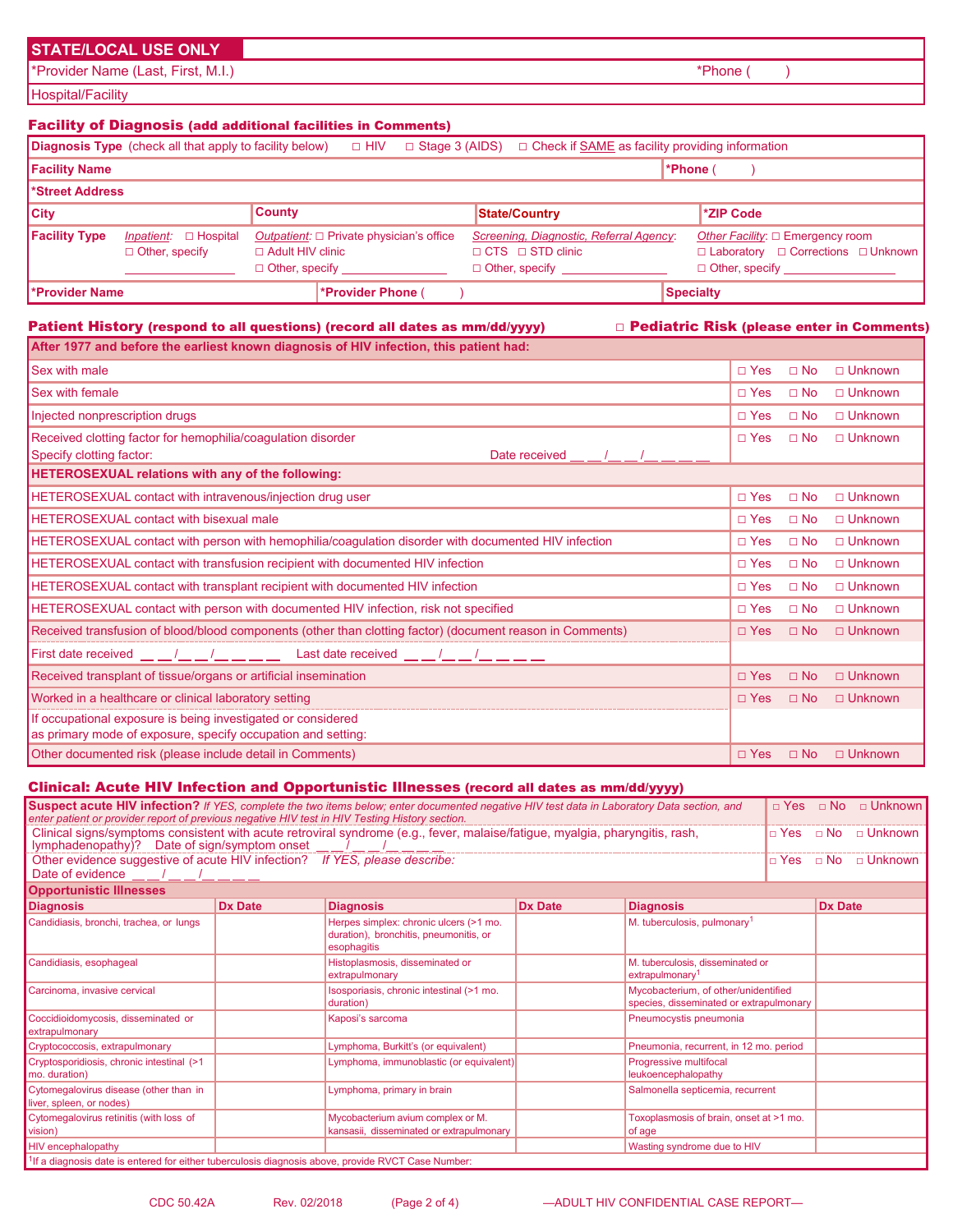| Laboratory Data (record additional tests and tests not specified below in Comments) (record all dates as mm/dd/yyyy)                                                                                                                                                                                                            |                                                                                                                                                                                                                                |
|---------------------------------------------------------------------------------------------------------------------------------------------------------------------------------------------------------------------------------------------------------------------------------------------------------------------------------|--------------------------------------------------------------------------------------------------------------------------------------------------------------------------------------------------------------------------------|
| <b>HIV Immunoassays (Nondifferentiating)</b>                                                                                                                                                                                                                                                                                    |                                                                                                                                                                                                                                |
| TEST 1 O HIV-1 IA O HIV-1/2 IA O HIV-1/2 Ag/Ab O HIV-1 WB O HIV-1 IFA O HIV-2 IA O HIV-2 WB                                                                                                                                                                                                                                     |                                                                                                                                                                                                                                |
|                                                                                                                                                                                                                                                                                                                                 |                                                                                                                                                                                                                                |
|                                                                                                                                                                                                                                                                                                                                 |                                                                                                                                                                                                                                |
| <b>Result</b> □ Positive □ Negative □ Indeterminate                                                                                                                                                                                                                                                                             | Collection Date <u>  / / / / </u> _ / <u>Dependence</u> Dent-of-care rapid test                                                                                                                                                |
| TEST 2 0 HIV-1 IA 0 HIV-1/2 IA 0 HIV-1/2 Ag/Ab 0 HIV-1 WB 0 HIV-1 IFA 0 HIV-2 IA 0 HIV-2 WB                                                                                                                                                                                                                                     |                                                                                                                                                                                                                                |
|                                                                                                                                                                                                                                                                                                                                 |                                                                                                                                                                                                                                |
|                                                                                                                                                                                                                                                                                                                                 |                                                                                                                                                                                                                                |
| Result <b>D</b> Positive D Negative D Indeterminate<br><b>HIV Immunoassays (Differentiating)</b>                                                                                                                                                                                                                                | Collection Date __ _/_ _/_ _/_ __ __ _ □ Point-of-care rapid test                                                                                                                                                              |
| □ HIV-1/2 type-differentiating immunoassay                                                                                                                                                                                                                                                                                      | Role of test in diagnostic algorithm                                                                                                                                                                                           |
| (differentiates between HIV-1 Ab and HIV-2 Ab)                                                                                                                                                                                                                                                                                  | □ Screening/initial test □ Confirmatory/supplemental test                                                                                                                                                                      |
|                                                                                                                                                                                                                                                                                                                                 |                                                                                                                                                                                                                                |
|                                                                                                                                                                                                                                                                                                                                 |                                                                                                                                                                                                                                |
| <b>Result<sup>1</sup></b> Overall interpretation: □ HIV-1 positive □ HIV-2 positive □ HIV positive, untypable □ HIV-2 positive with HIV-1 cross-reactivity                                                                                                                                                                      |                                                                                                                                                                                                                                |
| $\Box$ HIV-1 indeterminate $\Box$ HIV-2 indeterminate $\Box$ HIV indeterminate $\Box$ HIV negative                                                                                                                                                                                                                              |                                                                                                                                                                                                                                |
|                                                                                                                                                                                                                                                                                                                                 |                                                                                                                                                                                                                                |
|                                                                                                                                                                                                                                                                                                                                 | HIV-2 Ab: $\Box$ Positive $\Box$ Negative $\Box$ Indeterminate <sup>1</sup> Always complete the overall interpretation. Complete the analyte results when available.                                                           |
| $\Box$ HIV-1/2 Ag/Ab differentiating immunoassay (differentiates between HIV Ag and HIV Ab)                                                                                                                                                                                                                                     |                                                                                                                                                                                                                                |
|                                                                                                                                                                                                                                                                                                                                 |                                                                                                                                                                                                                                |
| Facility name                                                                                                                                                                                                                                                                                                                   |                                                                                                                                                                                                                                |
| <b>Result</b> $\Box$ Ag positive $\Box$ Ab positive $\Box$ Both (Ag and Ab positive) $\Box$ Negative $\Box$ Invalid                                                                                                                                                                                                             |                                                                                                                                                                                                                                |
| Collection Date __ _ /_ _ _/ __ _ /__ _ _ _ _ D Point-of-care rapid test                                                                                                                                                                                                                                                        |                                                                                                                                                                                                                                |
| HIV-1/2 Ag/Ab and type-differentiating immunoassay (differentiates among HIV-1 Ag, HIV-1 Ab, and HIV-2 Ab)                                                                                                                                                                                                                      |                                                                                                                                                                                                                                |
|                                                                                                                                                                                                                                                                                                                                 |                                                                                                                                                                                                                                |
| <b>Facility name Example 2018 CONSUMING THE CONSUMING CONSUMING THE CONSUMING TEAM</b>                                                                                                                                                                                                                                          |                                                                                                                                                                                                                                |
| <b>Result<sup>2</sup></b> Overall interpretation: $\Box$ Reactive $\Box$ Nonreactive $\Box$ Index value                                                                                                                                                                                                                         |                                                                                                                                                                                                                                |
| <b>Analyte results:</b> HIV-1 Ag: $\Box$ Reactive $\Box$ Nonreactive $\Box$ Not reportable due to high Ab level Index value                                                                                                                                                                                                     |                                                                                                                                                                                                                                |
| HIV-1 Ab: □ Reactive □ Nonreactive □ Reactive undifferentiated Index value ____________                                                                                                                                                                                                                                         |                                                                                                                                                                                                                                |
| HIV-2 Ab: □ Reactive □ Nonreactive □ Reactive undifferentiated Index value                                                                                                                                                                                                                                                      |                                                                                                                                                                                                                                |
| <b>Collection Date</b> $\underline{\hspace{1cm}}$ $\underline{\hspace{1cm}}$ $\underline{\hspace{1cm}}$ $\underline{\hspace{1cm}}$ $\underline{\hspace{1cm}}$ $\underline{\hspace{1cm}}$ $\underline{\hspace{1cm}}$ <b>D Point-of-care rapid test</b> <sup>2</sup> Complete the overall interpretation and the analyte results. |                                                                                                                                                                                                                                |
| <b>HIV Detection Tests (Qualitative)</b>                                                                                                                                                                                                                                                                                        |                                                                                                                                                                                                                                |
| TEST □ HIV-1 RNA/DNA NAAT (Qualitative) □ HIV-1 culture □ HIV-2 RNA/DNA NAAT (Qualitative) □ HIV-2 culture                                                                                                                                                                                                                      |                                                                                                                                                                                                                                |
|                                                                                                                                                                                                                                                                                                                                 |                                                                                                                                                                                                                                |
|                                                                                                                                                                                                                                                                                                                                 |                                                                                                                                                                                                                                |
| <b>Result</b> □ Positive □ Negative □ Indeterminate                                                                                                                                                                                                                                                                             | Collection Date __ _/_ _/_ _ _/_ _ __ _                                                                                                                                                                                        |
| HIV Detection Tests (Quantitative viral load) Note: Include earliest test at or after diagnosis.                                                                                                                                                                                                                                |                                                                                                                                                                                                                                |
| TEST 1 □ HIV-1 RNA/DNA NAAT (Quantitative viral load) □ HIV-2 RNA/DNA NAAT (Quantitative viral load)                                                                                                                                                                                                                            |                                                                                                                                                                                                                                |
|                                                                                                                                                                                                                                                                                                                                 |                                                                                                                                                                                                                                |
| <b>Facility name</b>                                                                                                                                                                                                                                                                                                            |                                                                                                                                                                                                                                |
|                                                                                                                                                                                                                                                                                                                                 | Log _____________________Collection Date __ __ /__ __ /__                                                                                                                                                                      |
| <b>TEST 2</b> □ HIV-1 RNA/DNA NAAT (Quantitative viral load) □ HIV-2 RNA/DNA NAAT (Quantitative viral load)                                                                                                                                                                                                                     |                                                                                                                                                                                                                                |
|                                                                                                                                                                                                                                                                                                                                 |                                                                                                                                                                                                                                |
| Facility name<br><b>Result</b> □ Detectable □ Undetectable Copies/mL                                                                                                                                                                                                                                                            | Provider name<br><b>Collection Date</b> / /                                                                                                                                                                                    |
| <b>Drug Resistance Tests (Genotypic)</b>                                                                                                                                                                                                                                                                                        | $Log$ $\qquad$                                                                                                                                                                                                                 |
| TEST □ HIV-1 Genotype (Unspecified)                                                                                                                                                                                                                                                                                             |                                                                                                                                                                                                                                |
| Lab name                                                                                                                                                                                                                                                                                                                        |                                                                                                                                                                                                                                |
| <b>Provider name</b>                                                                                                                                                                                                                                                                                                            | Collection Date (and a set of the set of the set of the set of the set of the set of the set of the set of the set of the set of the set of the set of the set of the set of the set of the set of the set of the set of the s |
| <b>Immunologic Tests (CD4 count and percentage)</b>                                                                                                                                                                                                                                                                             |                                                                                                                                                                                                                                |
|                                                                                                                                                                                                                                                                                                                                 | CD4 at or closest to diagnosis: CD4 count ______________________cells/µL CD4 percentage _____% Collection Date __ __/__ __/__ __ __                                                                                            |
|                                                                                                                                                                                                                                                                                                                                 |                                                                                                                                                                                                                                |
| <b>Facility name</b>                                                                                                                                                                                                                                                                                                            | <b>Provider name</b>                                                                                                                                                                                                           |
|                                                                                                                                                                                                                                                                                                                                 | First CD4 result <200 cells/µL or <14%: CD4 count _____________cells/µL CD4 percentage _____% Collection Date __ __/_ __/_ __ __ __                                                                                            |
|                                                                                                                                                                                                                                                                                                                                 |                                                                                                                                                                                                                                |
| <b>Facility name</b>                                                                                                                                                                                                                                                                                                            | Provider name                                                                                                                                                                                                                  |
| <u> 1990 - Johann John Stone, markin film yn y brenin y brenin y brenin y brenin y brenin y brenin y brenin y br</u>                                                                                                                                                                                                            |                                                                                                                                                                                                                                |
|                                                                                                                                                                                                                                                                                                                                 |                                                                                                                                                                                                                                |
|                                                                                                                                                                                                                                                                                                                                 | Other CD4 result: CD4 count _______________________________cells/µL CD4 percentage _____% Collection Date __ __/__ __/__ ___ __                                                                                                |
|                                                                                                                                                                                                                                                                                                                                 |                                                                                                                                                                                                                                |
| <b>Facility name</b>                                                                                                                                                                                                                                                                                                            | <b>Provider name</b>                                                                                                                                                                                                           |
| <b>Documentation of Tests</b>                                                                                                                                                                                                                                                                                                   |                                                                                                                                                                                                                                |
| Did documented laboratory test results meet approved HIV diagnostic algorithm criteria? □ Yes □ No □ Unknown                                                                                                                                                                                                                    |                                                                                                                                                                                                                                |
| If YES, provide specimen collection date of earliest positive test for this algorithm __ _/_ /_ _/_ __ /__ __                                                                                                                                                                                                                   |                                                                                                                                                                                                                                |
| Complete the above only if none of the following was positive: HIV-1 Western blot, IFA, culture, viral load, or qualitative NAAT [RNA or DNA]                                                                                                                                                                                   |                                                                                                                                                                                                                                |
|                                                                                                                                                                                                                                                                                                                                 | If YES, provide date of diagnosis and the set of the set of diagnosis of the set of the set of the set of the set of the set of the set of the set of the set of the set of the set of the set of the set of the set of the se |
|                                                                                                                                                                                                                                                                                                                                 |                                                                                                                                                                                                                                |
| Date of last documented negative HIV test (before HIV diagnosis date) __ _ /__ __ /__ __ __ __<br><b>Specify type of test:</b>                                                                                                                                                                                                  |                                                                                                                                                                                                                                |
| <b>CDC 50.42A</b><br>(Page $3$ of $4$ )<br>Rev. 02/2018                                                                                                                                                                                                                                                                         | -ADULT HIV CONFIDENTIAL CASE REPORT-                                                                                                                                                                                           |